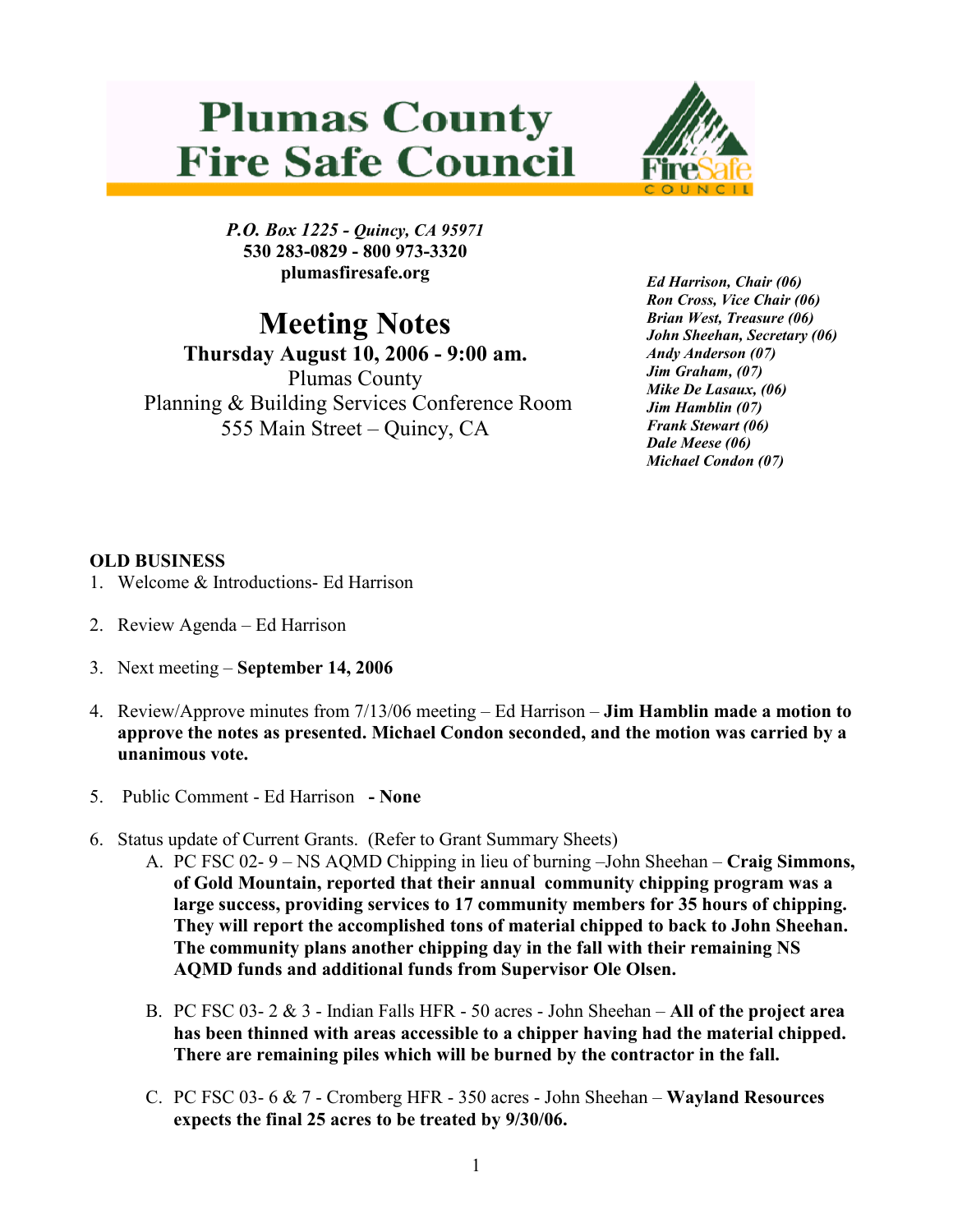D. PC FSC 03–9 & 04-9 - Graeagle Fuelbreak THP - 200 acres – John Sheehan – Graeagle Land and Water Company has sent a letter to PC FSC stating that they decided to not to continue work on this project under the terms of the RAC agreement and have asked that we disencumber the funds. They plan to harvest the project area and continue working with the community to use community funds to create a fuelbreak.

Discussion ensued on how to prevent this from occurring in the future. A lessons learned discussion will be carried over to the next meeting.

- E. PC FSC 03 –12  $& 13$  Elderly/Disabled Defensible Space John Sheehan Dick Kilehorn reported that 2 more properties have been treated, with 6-7 waiting to see if they qualify or funds are available. A number of prior participants are requesting some level of maintenance.
- F. PC FSC 04-1, 2,  $& 8$  C Road HFR 117 acres John Sheehan Wayland Resources is waiting on the availability of the timber operator to get back into the area.

There was discussion on how to shorten up the timelines for implementation of HFR projects. There are unique project difficulties associated community HFR projects. These projects have multiple land owners usually with limited acres and differing needs; along with the desired timing for implementation often conflicts with the availability of quality timber operators who also have commitments to larger projects and are limited by weather.

- G. PC FSC 04-3 & 10 Gold Mountain HFR- 320 acres John Sheehan Graeagle Land and Water Company has sent a letter to PC FSC stating that they decided to not to continue work on this project under the terms of the RAC agreement and have asked that we disencumber the funds. They plan to harvest the project area and continue working with the community to use community funds to create a fuelbreak
- H. PC FSC 04-4 & 12 Canyon Dam HFR 900 acres– John Sheehan The project Decision Memo has been signed, and is in the appeal waiting period, with the final decision expected in mid-September.
- I. PC FSC 04-6 County Stewardship Proposal John Sheehan Nothing New to Report.
- J. PC FSC 04-7 & 11 Red Clover (Genesee) HFR– 107 acres John Sheehan A new Timber Harvest Exemption Permit has been filed and work is expected to resume on 8/24/06.
- K. PC FSC 05-1  $\&$  06-7 PC FSC Council Coordination John Sheehan Work continues with website updates, sharing of firesafe information, press releases  $\&$  associated grant activities. Funds for project # 05-1 have been spent, and work will continue under project #06-7.
- L. PC FSC 05-2  $\&$  6 Whitehawk HFR- 121 acres John Sheehan Marking for mechanical tree harvest is occurring in the community common area. RPF Pete Thill is preparing the environmental documentation and CDF permits.